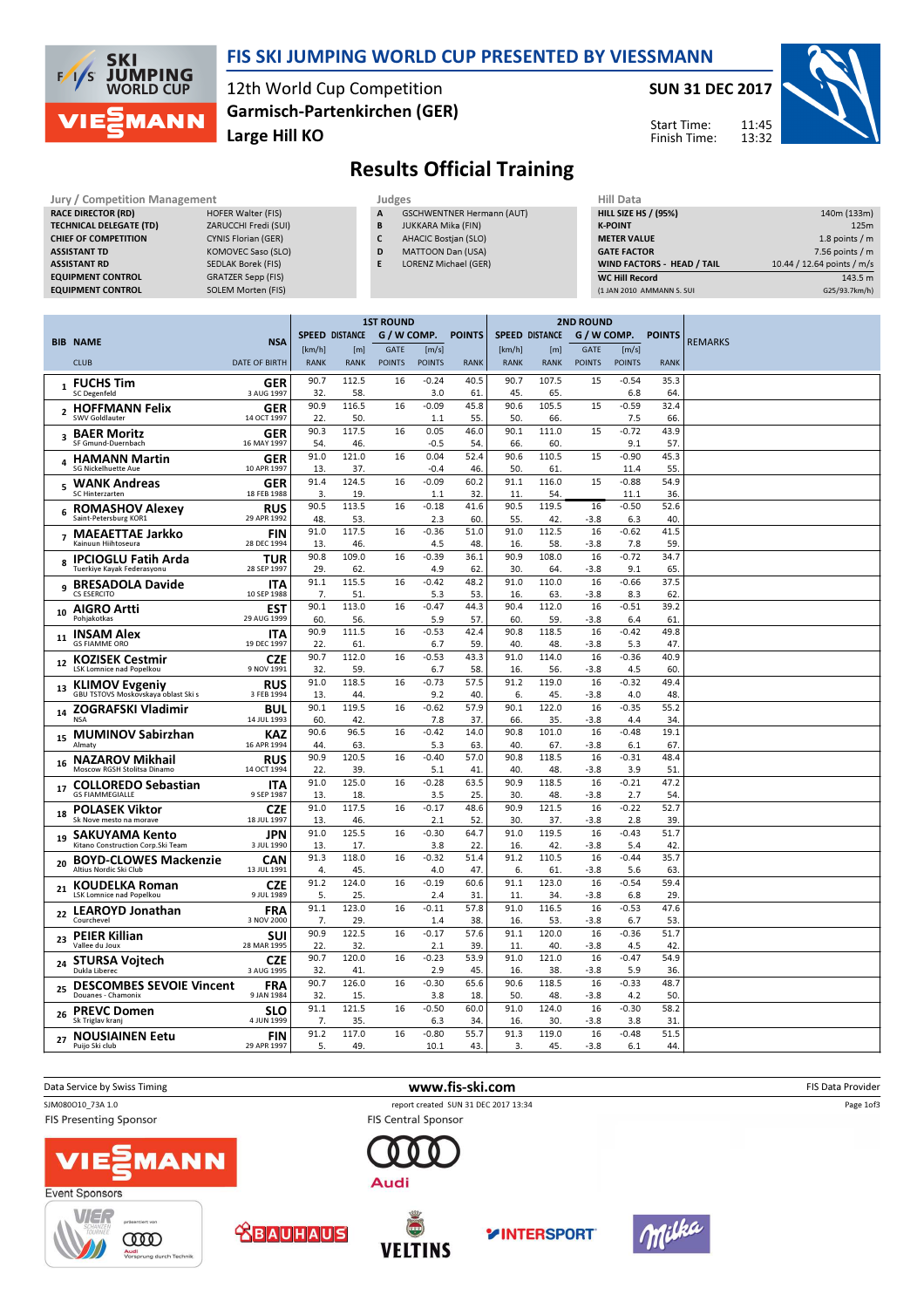

#### FIS SKI JUMPING WORLD CUP PRESENTED BY VIESSMANN

12th World Cup Competition Large Hill KO Garmisch-Partenkirchen (GER) SUN 31 DEC 2017



11:45 13:32 Start Time: Finish Time:

# Results Official Training

|    |                                                             |                           | <b>1ST ROUND</b>      |                       |                              | <b>2ND ROUND</b>       |               |                       |                       |                              |                        |                      |                |
|----|-------------------------------------------------------------|---------------------------|-----------------------|-----------------------|------------------------------|------------------------|---------------|-----------------------|-----------------------|------------------------------|------------------------|----------------------|----------------|
|    | <b>BIB NAME</b>                                             | <b>NSA</b>                |                       | <b>SPEED DISTANCE</b> | G / W COMP.                  |                        | <b>POINTS</b> |                       | <b>SPEED DISTANCE</b> |                              | G / W COMP.            | <b>POINTS</b>        | <b>REMARKS</b> |
|    | <b>CLUB</b>                                                 | <b>DATE OF BIRTH</b>      | [km/h]<br><b>RANK</b> | [m]<br><b>RANK</b>    | <b>GATE</b><br><b>POINTS</b> | [m/s]<br><b>POINTS</b> | <b>RANK</b>   | [km/h]<br><b>RANK</b> | [m]<br><b>RANK</b>    | <b>GATE</b><br><b>POINTS</b> | [m/s]<br><b>POINTS</b> | <b>RANK</b>          |                |
|    | <b>SIEGEL David</b>                                         | GER                       | 90.7                  | 113.5                 | 16                           | $-0.85$                | 50.0          | 90.9                  | 119.0                 | 16                           | $-0.37$                | 50.1                 |                |
| 28 | SV Baiersbronn                                              | 28 AUG 1996               | 32                    | 53.                   |                              | 10.7                   | 51            | 30.                   | 45.                   | $-3.8$                       | 4.7                    | 46.                  |                |
| 29 | <b>AALTO Antti</b><br>Kiteen Urheilijat                     | <b>FIN</b><br>2 APR 1995  | 91.1<br>7.            | 112.0<br>59.          | 16                           | $-0.68$<br>8.6         | 45.2<br>56.   | 91.3<br>3.            | 116.0<br>54.          | 16<br>$-3.8$                 | $-0.33$<br>4.2         | 44.2<br>56.          |                |
| 30 | <b>JELAR Ziga</b><br>Sk Triglav kranj                       | <b>SLO</b><br>22 OCT 1997 | 90.7<br>32.           | 124.5<br>19.          | 16                           | $-0.38$<br>4.8         | 63.9<br>24.   | 90.9<br>30.           | 127.5<br>22.          | 16<br>$-3.8$                 | $-0.38$<br>4.8         | 65.5<br>22           |                |
| 31 | <b>WOLNY Jakub</b><br><b>LKS Klimczok Bystra</b>            | POL<br>15 MAY 1995        | 90.8<br>29            | 126.5<br>13.          | 16                           | $-0.21$<br>2.7         | 65.4<br>21    | 90.7<br>45.           | 123.5<br>33.          | 16<br>$-3.8$                 | $-0.28$<br>3.5         | 57.0<br>33           |                |
|    | <b>KORNILOV Denis</b><br>Sdushor CSP N. Novgorod Dinamo     | RUS<br>17 AUG 1986        | 90.9                  | 127.0                 | 16                           | $-0.09$                | 64.7          | 91.2                  | 120.5                 | 16                           | $-0.08$                | 49.1                 |                |
| 33 | KASAI Noriaki                                               | JPN                       | 22.<br>90.7           | 11.<br>127.0          | 16                           | 1.1<br>0.02            | 22.<br>63.4   | 6.<br>90.5            | 39.<br>122.0          | $-3.8$<br>16                 | 1.0<br>$-0.19$         | 49<br>53.2           |                |
| 34 | Tsuchiya Home Ski Team<br><b>KOBAYASHI Ryoyu</b>            | 6 JUN 1972<br>JPN         | 32<br>91.1            | 11.<br>132.0          | 16                           | -0.2<br>0.13           | 26.<br>71.2   | 55.<br>91.0           | 35.<br>132.0          | $-3.8$<br>16                 | 2.4<br>$-0.13$         | 38<br>70.4           |                |
|    | Tsuchiya Home Ski Team                                      | 8 NOV 1996                | 7.<br>91.0            | 4.<br>135.0           | 16                           | $-1.4$<br>0.28         | 9.<br>75.1    | 16.<br>91.4           | 7.<br>128.0           | $-3.8$<br>16                 | 1.6<br>$-0.10$         | 11<br>62.9           |                |
| 35 | <b>SCHLIERENZAUER Gregor</b><br>SV Innsbruck-Bergisel-Tirol | AUT<br>7 JAN 1990         | 13                    | 2.                    |                              | -2.9                   | 5.            | $\overline{2}$        | 21                    | $-3.8$                       | 1.3                    | 26.                  |                |
| 36 | <b>SCHMID Constantin</b><br>Wsv Oberaudorf                  | GER<br>27 NOV 1999        | 91.5<br>2.            | 124.0<br>25.          | 16                           | 0.14<br>$-1.5$         | 56.7<br>42.   | 91.5<br>1.            | 119.5<br>42.          | 16<br>$-3.8$                 | $-0.16$<br>2.0         | 48.3<br>52           |                |
| 37 | <b>AIGNER Clemens</b><br>SV Innsbruck-Bergisel-Tirol        | ΑUΤ<br>2 FEB 1993         | 91.0<br>13.           | 124.5<br>19.          | 16                           | $-0.14$<br>1.8         | 60.9<br>29.   | 91.0<br>16.           | 124.0<br>30.          | 16<br>$-3.8$                 | $-0.05$<br>0.6         | 55.0<br>35           |                |
| 38 | <b>BARTOL Tilen</b><br>SSK Sam Ihan                         | <b>SLO</b><br>17 APR 1997 | 90.7<br>32.           | 129.0<br>9.           | 16                           | $-0.47$<br>5.9         | 73.1<br>6.    | 91.0<br>16.           | 132.0<br>7.           | 16<br>$-3.8$                 | $-0.05$<br>0.6         | 69.4<br>14           |                |
| 39 | <b>HAYBOECK Michael</b><br>UVB Hinzenbach-Oberoesterreich   | AUT<br>5 MAR 1991         |                       | <b>DNS</b>            |                              |                        |               | 91.2<br>6.            | 131.0<br>10.          | 16<br>$-3.8$                 | 0.06<br>-0.6           | 66.4<br>20           |                |
| 40 | <b>ZAJC Timi</b>                                            | <b>SLO</b>                | 90.5                  | 123.0                 | 16                           | $-0.29$                | 60.1          | 90.7                  | 140.0                 | 16                           | 0.16                   | 81.5                 |                |
| 41 | <b>SSK Ljubno BTC</b><br><b>DESCHWANDEN Gregor</b>          | 26 APR 2000<br><b>SUI</b> | 48.<br>90.9           | 29.<br>123.0          | 16                           | 3.7<br>$-0.21$         | 33.<br>59.1   | 45<br>90.5            | $\mathbf{1}$<br>124.5 | $-3.8$<br>15                 | $-1.7$<br>0.02         | $\mathbf{1}$<br>58.9 |                |
| 42 | Horw<br><b>TAKEUCHI Taku</b>                                | 27 FEB 1991<br>JPN        | 22.<br>90.7           | 29.<br>124.0          | 16                           | 2.7<br>$-0.30$         | 36.<br>62.0   | 55.<br>90.6           | 28.<br>120.0          | 15                           | -0.2<br>$-0.11$        | 30.<br>52.4          |                |
|    | Kitano Construction Corp. Ski Club<br><b>HUBER Daniel</b>   | 20 MAY 1987<br>AUT        | 32<br>90.1            | 25.<br>124.5          | 16                           | 3.8<br>$-0.13$         | 27.<br>60.7   | 50.<br>90.3           | 40.<br>113.5          | 15                           | 1.4<br>$-0.25$         | 41<br>42.5           |                |
| 43 | SC Seekirchen-Salzburg                                      | 2 JAN 1993                | 60.                   | 19.                   |                              | 1.6                    | 30.           | 63                    | 57.                   |                              | 3.2                    | 58                   |                |
| 44 | <b>SEMENIC Anze</b><br><b>NSK TRZIC FMG</b>                 | <b>SLO</b><br>1 AUG 1993  | 91.1<br>7.            | 128.5<br>10.          | 16                           | 0.08<br>$-0.8$         | 65.5<br>19.   | 90.8<br>40.           | 125.0<br>27.          | 15                           | $-0.29$<br>3.7         | 63.7<br>24           |                |
| 45 | <b>PASCHKE Pius</b><br>WSV Kiefersfelden                    | GER<br>20 MAY 1990        | 90.6<br>44.           | 129.5<br>7.           | 16                           | 0.09<br>$-0.9$         | 67.2<br>14    | 90.4<br>60.           | 118.0<br>52.          | 15                           | $-0.24$<br>3.0         | 50.4<br>45           |                |
| 46 | <b>STJERNEN Andreas</b><br>Sprova <sub>IL</sub>             | NOR<br>30 JUL 1988        | 91.6<br>1.            | 129.5<br>7.           | 16                           | 0.12<br>$-1.3$         | 66.8<br>17.   | 91.3<br>3.            | 124.5<br>28.          | 15                           | $-0.21$<br>2.7         | 61.8<br>28           |                |
| 47 | <b>PREVC Peter</b><br>SK Triglav Kranj                      | <b>SLO</b><br>20 SEP 1992 | 91.0<br>13.           | 138.0<br>1.           | 16                           | 0.14<br>$-1.5$         | 81.9<br>3.    | 90.7<br>45.           | 130.5<br>11.          | 15                           | $-0.31$<br>3.9         | 73.8<br>7.           |                |
| 48 | <b>GRANERUD Halvor Egner</b><br>Asker Skiklubb              | NOR                       | 90.5                  | 126.5                 | 14                           | 0.06                   | 69.7          | 91.1                  | 129.5                 | 15                           | $-0.32$                | 72.1                 |                |
| 49 | <b>AMMANN Simon</b>                                         | 29 MAY 1996<br><b>SUI</b> | 48<br>90.4            | 13.<br>131.0          | 7.6<br>14                    | $-0.6$<br>$-0.20$      | 11<br>80.9    | 11<br>90.7            | 14.<br>131.5          | 15                           | 4.0<br>$-0.15$         | 9.<br>73.6           |                |
|    | <b>SSC Toggenburg</b>                                       | 25 JUN 1981               | 53                    | 5.                    | 7.6                          | 2.5                    | 4.            | 45.                   | 9.                    |                              | 1.9                    | 8                    |                |
| 50 | <b>LEYHE Stephan</b><br><b>SC Willingen</b>                 | GER<br>5 JAN 1992         | 90.7<br>32.           | 124.0<br>25.          | 14<br>7.6                    | $-0.13$<br>1.6         | 67.4<br>13.   | 91.1<br>11.           | 129.5<br>14.          | 15                           | $-0.02$<br>0.3         | 68.4<br>16.          |                |
|    | 51 KOT Maciej<br>AZS Zakopane                               | POL<br>9 JUN 1991         | 90.5<br>48            | 126.0<br>15.          | 14<br>7.6                    | $-0.20$<br>2.5         | 71.9<br>8.    | 90.9<br>30.           | 129.0<br>18.          | 15                           | $-0.03$<br>0.4         | 67.6<br>18.          |                |
| 52 | <b>FETTNER Manuel</b><br>SV Innsbruck-Bergisel-Tirol        | AUT<br>17 JUN 1985        | 90.3<br>54.           | 120.5<br>39.          | 14<br>7.6                    | $-0.17$<br>2.1         | 61.6<br>28.   | 90.6<br>50            | 124.0<br>30.          | 15                           | 0.01<br>$-0.1$         | 58.1<br>32           |                |
| 53 | <b>HULA Stefan</b><br>KS Eve-nement Zakopane                | POL<br>29 SEP 1986        |                       | <b>DNS</b>            |                              |                        |               | 90.9<br>30.           | 130.5<br>11.          | 15                           | $-0.02$<br>0.3         | 70.2<br>13.          |                |
|    | <sub>54</sub> GEIGER Karl<br>SC 1906 Oberstdorf             | <b>GER</b><br>11 FEB 1993 | 90.7<br>32.           | 119.5<br>42.          | 14<br>7.6                    | $-0.16$<br>2.0         | 59.7<br>35.   | 91.0<br>16.           | 127.5<br>22.          | 15                           | $-0.15$<br>1.9         | 66.4<br>20.          |                |
|    | <sub>55</sub> ZYLA Piotr<br>WSS Wisla                       | <b>POL</b><br>16 JAN 1987 | 90.3<br>54.           | 113.0<br>56.          | 14<br>7.6                    | $-0.34$                | 50.3<br>49.   | 90.3<br>63.           | 126.5<br>25.          | 15                           | $-0.06$                | 63.5<br>25.          |                |
| 56 | <b>DAMJAN Jernej</b>                                        | <b>SLO</b>                | 90.1                  | 124.5                 | 14                           | 4.3<br>$-0.51$         | 73.1          | 90.5                  | 128.5                 | 15                           | 0.8<br>$-0.04$         | 66.8                 |                |
|    | SSK Sam Ihan<br>57 JOHANSSON Robert                         | 28 MAY 1983<br><b>NOR</b> | 60.<br>90.7           | 19.<br>113.5          | 7.6<br>14                    | 6.4<br>$-0.25$         | 6.<br>50.1    | 55.<br>90.9           | 20.<br>126.0          | 15                           | 0.5<br>$-0.08$         | 19.<br>62.8          |                |
|    | Soere Aal IL                                                | 23 MAR 1990               | 32.                   | 53.                   | 7.6                          | 3.2                    | 50.           | 30.                   | 26.                   |                              | 1.0                    | 27.                  |                |
|    | <sub>58</sub> FANNEMEL Anders<br>Hornindal II               | <b>NOR</b><br>13 MAY 1991 | 90.6<br>44.           | 121.5<br>35.          | 14<br>7.6                    | $-0.47$<br>5.9         | 67.2<br>14.   | 90.9<br>30.           | 135.0<br>2.           | 15                           | $-0.10$<br>1.3         | 79.3<br>3.           |                |
|    | <sub>59</sub> KUBACKI Dawid<br>TS Wisla Zakopane            | POL<br>12 MAR 1990        |                       | <b>DNS</b>            |                              |                        |               | 91.0<br>16.           | 127.0<br>24.          | 15                           | $-0.08$<br>1.0         | 64.6<br>23.          |                |